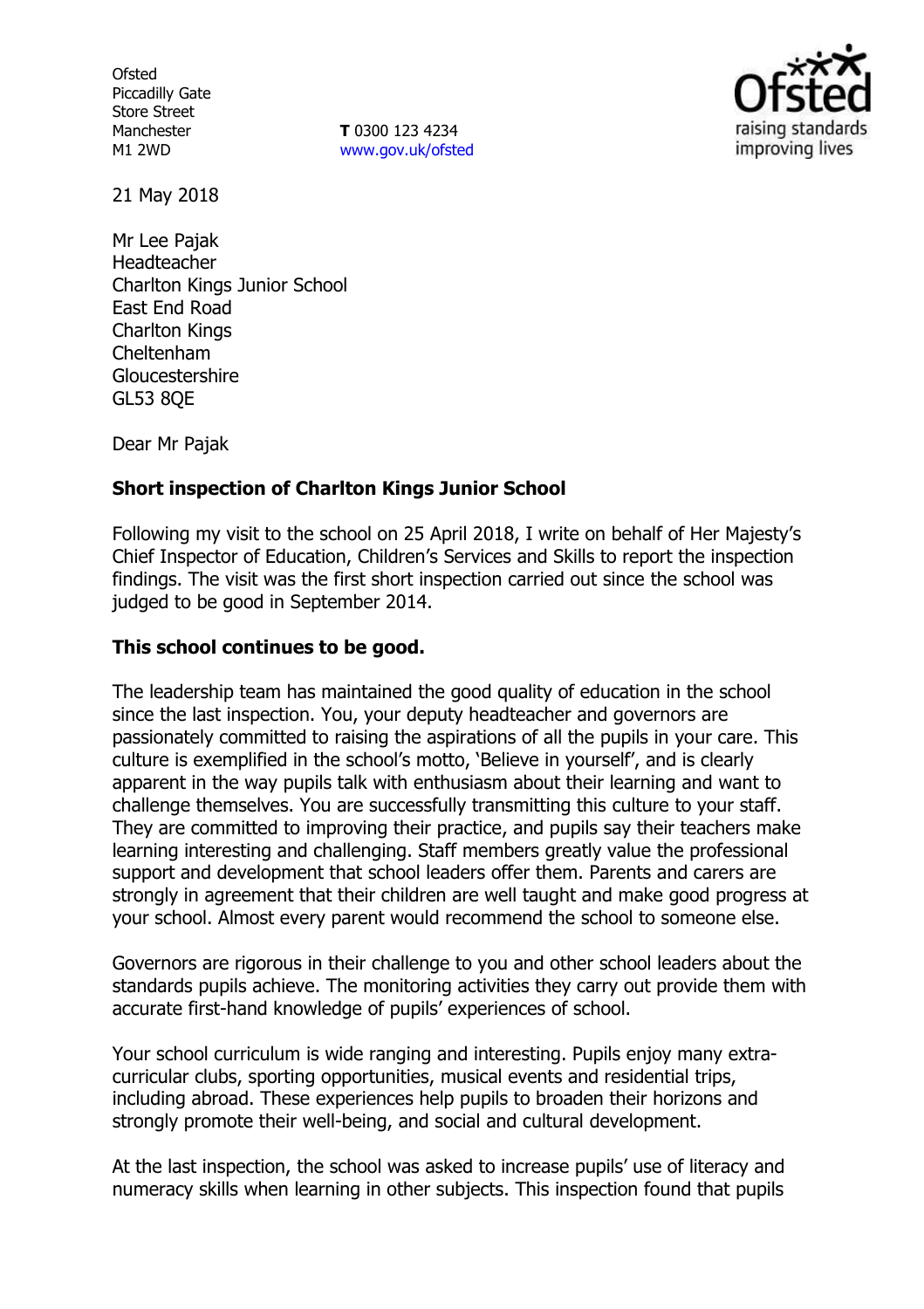

extend their high standards of presentation and handwriting into their wider curriculum work. For example, in science books, and in notes as part of their art work, pupils' spelling, punctuation and handwriting reflect the standard of their literacy work. Pupils write in a range of genres in their curriculum work. For example, in a topic about the Tudors, pupils have written diary entries, letters and reports. Pupils use their numeracy and mathematical skills effectively in other subjects, particularly in science.

The last inspection also asked the school to improve pupils' achievement in mathematics. Over time, pupils' attainment in mathematics at the end of Year 6 is above that of pupils nationally. However, it does not match the high results pupils attain in reading, particularly at the higher standard. As leaders, you have ensured that this is a key priority for the school's development. The changes you have introduced to the teaching of mathematics mean that both current pupils generally and specific groups of pupils, such as disadvantaged pupils, the most able and girls, are making better progress in mathematics. However, you agree that the full impact of this work is yet to be reflected in pupils' attainment and progress at the end of Year 6.

## **Safeguarding is effective.**

The school places safeguarding at the heart of its work, exemplified by the statement on the school's website that it is of the 'utmost importance'. The school's policies and procedures are up to date and comprehensive in detail and scope. The school's record-keeping is of a high standard. Leaders have ensured that all safeguarding arrangements are fit for purpose. Staff and governors receive regular training and useful resource materials to support them. They are very clear what procedures to follow if they have a concern about a child. Governors monitor the school's safeguarding work regularly, conducting formal audits and also spot checks of procedures, such as the signing-in procedure, to ensure that school expectations are being met. On the school website, leaders have included detailed information tabs about safeguarding for parents, and also for children on their own 'staying safe and well' tab.

My findings from my meetings with pupils, and their replies to the online pupil survey, show very clearly that pupils feel very safe, happy and well looked after at school. As a pupil said, 'I have no doubt that I am safe in school.' Parents overwhelmingly agree. Pupils value the independence and responsibility the school gives them and, in turn, they are polite and respectful to adults and to each other. Pupils appreciate opportunities to share their thoughts and opinions with adults at school and all know to whom they would turn if they had a concern. They say bullying is uncommon and that adults would deal with it swiftly. Pupils' enjoyment of school means they attend at a very high rate.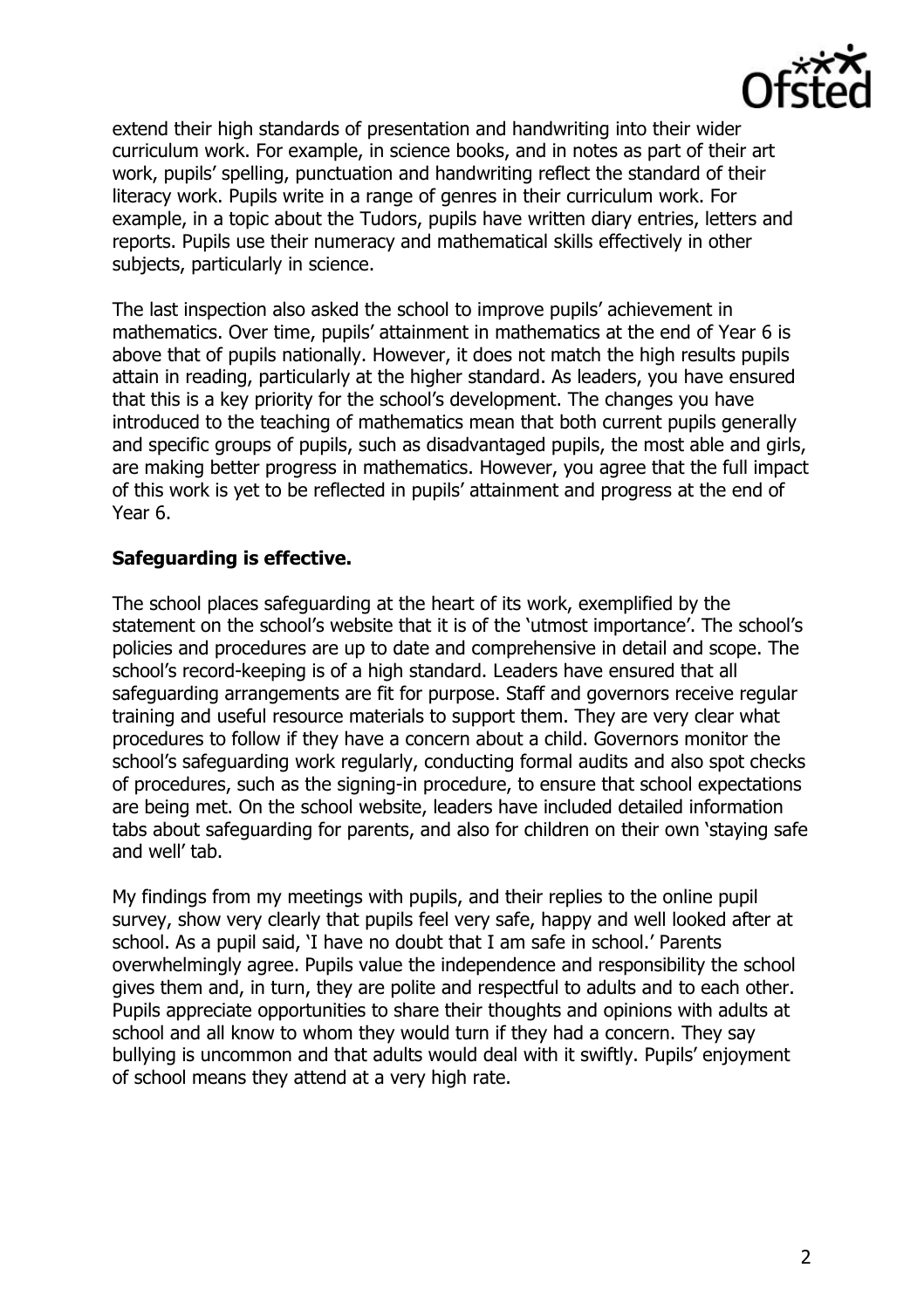

# **Inspection findings**

- During the inspection, I investigated how well pupils learn in mathematics. While above national levels, pupils' mathematics standards are yet to match their standards in reading. For some pupils, particularly those who are disadvantaged and middle-ability pupils, fewer reach a higher standard in mathematics than do so nationally. Girls' progress in mathematics is lower than their progress in other subjects.
- In the past two years, you have fundamentally reviewed mathematics teaching. The changes implemented have increased the progress current pupils are making. For example, you saw that some pupils lacked confidence in their mathematics abilities. As part of your response, you changed the teaching groups for mathematics. As a result, middle-ability and the most able pupils are receiving learning which is challenging them more. This is leading to an increase in positive attitudes to mathematics. Consequently, more pupils are working at a deeper level. Professional development for your staff is helping them to implement the changes and is giving them the confidence to innovate practice in their classrooms.
- Discussions with pupils and scrutiny of their work indicate that changes in mathematics teaching are leading to stronger progress for current pupils, including those who are disadvantaged, middle-ability pupils, the most able and girls. However, you agree that the full impact of this work on pupils' mathematics achievement is yet to be seen. Indeed, as leaders, you were disappointed that the 2017 mathematics results, while above national figures, did not match pupils' attainment and progress in reading.
- You have identified barriers to learning for girls in mathematics by gathering their views and then adapting teachers' planning as result. Although recent, this work is helping to change girls' experience of mathematics. For example, girls reported an increase in opportunities to work collaboratively in mathematics lessons.
- As leaders, you agree that developments in mathematics are not yet embedded fully across the school. For example, together, we saw that, at times, pupils do not have the opportunity to reach the activities planned for them that deepen their mathematical understanding. Pupils' work showed us that opportunities for them to articulate their reasoning in their mathematical work are sometimes limited. We also saw that, on occasion, pupils focus on the consolidation aspect of the lesson rather than moving on to the next stage in their learning.
- As part of the inspection, I investigated boys' progress in reading and writing. This is because boys' progress is slightly less than girls' progress in these subjects. As leaders, you make sure that the curriculum is encouraging boys to write. Your teachers plan interesting starting points for writing which are relevant for boys. An example is the current Year 4 topic on 'Trees', which has captured the interest of all pupils. Teachers' expectations of handwriting and presentation are high and both boys and girls respond to these. In Year 3, pupils who entered the school without a joined handwriting script are now doing so competently.
- Boys spoke to me about their enjoyment of reading. Both boys and girls were calmly focused on their work in the guided reading sessions we visited. However,